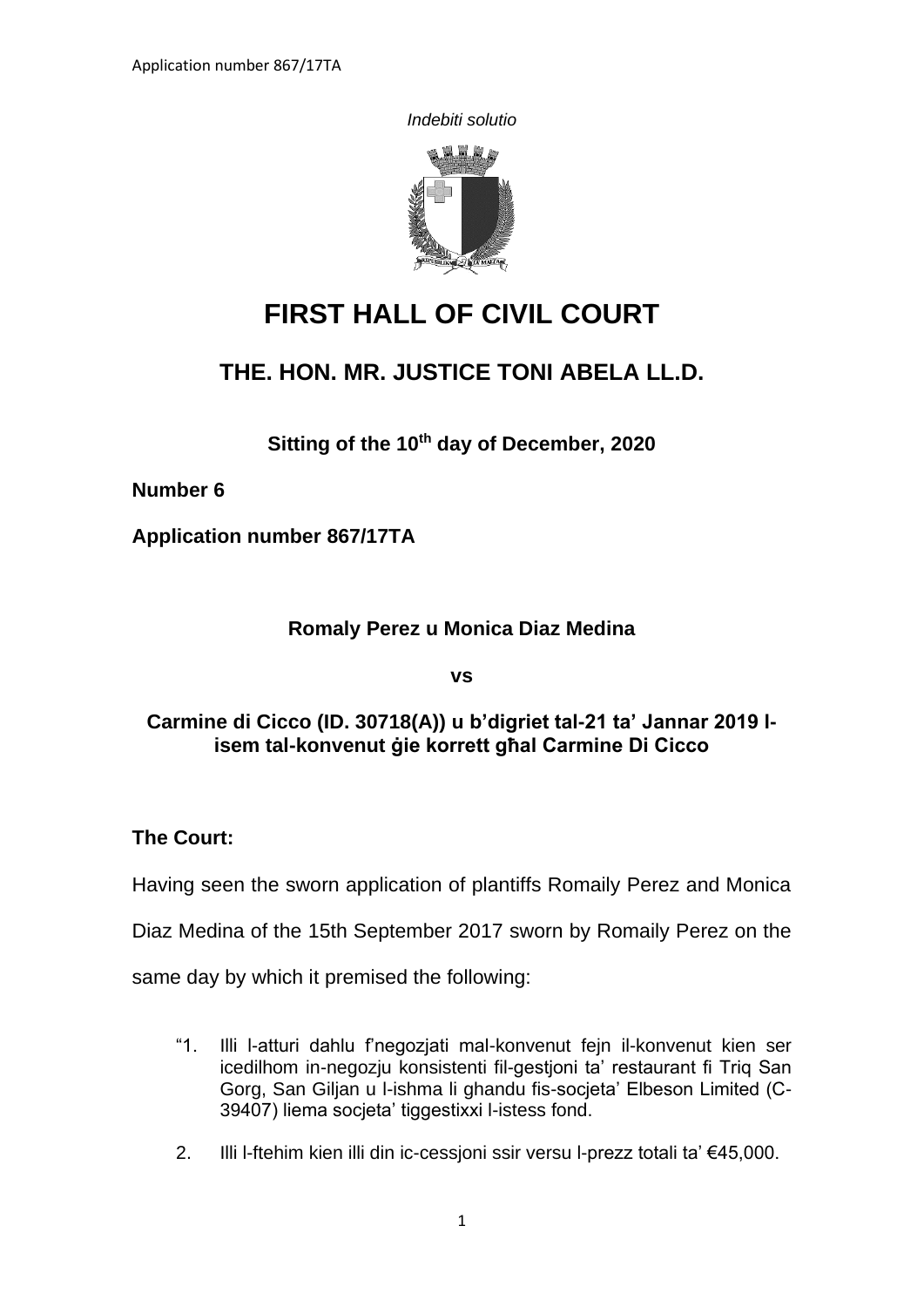- 3. Illi pero l-ftehim kien illi meta jithallsu l-ewwel hdax-il elf Ewro (€11,000) kellu jibda l-process ta' trasferiment ta' l-ishma li l-konvenut ghandu fis-socjeta' Elbeson Limited u jigu vverifikati d-dokumenti kollha kif ukoll it-titolu fuq ir-restaurant in kwistjoni.
- 4. Illi l-atturi effettivament hallsu l-ewwel hdax-il elf Ewro (€11,000) kif jirrizulta mill-annessi ircevuti (Dok A u B).
- 5. Illi pero l-konvenut rega' lura mill-ftehim u la beda l-process ta' trasferiment ta' l-ishma u lanqas ma pprovda l-informazzjoni u dokumentazzjoni kif miftiehem.
- 6. Illi konsegwentement l-atturi interpellaw lill-konvenut sabiex jirrifondi ssomma mhallsa u dan permezz ta' ittra ufficjali (esebita bhala Dok C) pero baqa' inadempjenti.

Ghaldaqstant l-esponent jitlob umilment li din l-Onorabbli Qorti joghgobha:

i) Prevja dikjarazzjoni li l-konvenut ma ottemperax ruhu mal-ftehim ta' cessjoni ta' negozju ta' restaurant fi Triq San Gorg, San Giljan u lishma li ghandu fis-socjeta' Elbeson Limited (C-39407) liema socjeta' tiggestixxi l-istess fond, tikkundanna lill-konvenut jirrifondi lill-atturi ssomma ta' €11,000.

Bl-ispejjez, inkluz dawk tal-mandat ta' sekwestru ppresentat kontestwalment u l-imghax mid-data tan-notifika ta' l-ittra ufficjali Dok C u lkonvenut ingunt in subizzjoni."

Having seen the sworn reply of respondent Carmine Di Cicco of the 14th

of February 2018 sworn on the same day by which it pleaded the following:

- "1. Illi fil-mertu, it-talbiet attrici huma ghal kollox infondati fil-fatt u fid-dritt u bhala tali ghandhom jigu michuda bl-ispejjez peress illi s-somma ta' hdax il-elf euro (€11,000) mertu ta' l-istess talbiet hija depositu ghal trasferiment tal-kumpanija lill-istess awturi, u dan kif huwa indikat ben tajjeb fl-iskrittura tad-depozitu annessa fir-rikors odjern tal-atturi. Nonostante dan it-trasferiment, l-atturi kienu waslu f'negozjati avvanzati sabiex jassumu l-kirja ta' restaurant minghand l-esponenti, stante li minghajr ebda raguni valida l-atturi ghazlu li ma jassumux tali kirja, u dan ghad-dannu tal-esponenti, li sofra telf ta' qliegh minhabba tali nuqqas a kolpa tal-atturi.
- 2. Illi d-depozitu citat fil-kaz odjern jsegwi l-ampidi tal-provvedimenti ta' Artikolu 1359 tal-Kap 16 tal-Ligijiet ta' Malta.
- 3. Illi fi kwalunkwe kaz u minghajr pregudizzju ghas-suepsost, anke jekk in pessima ipotezi dina l-Onorabbli Qorti ma taqbilx li tali flus servew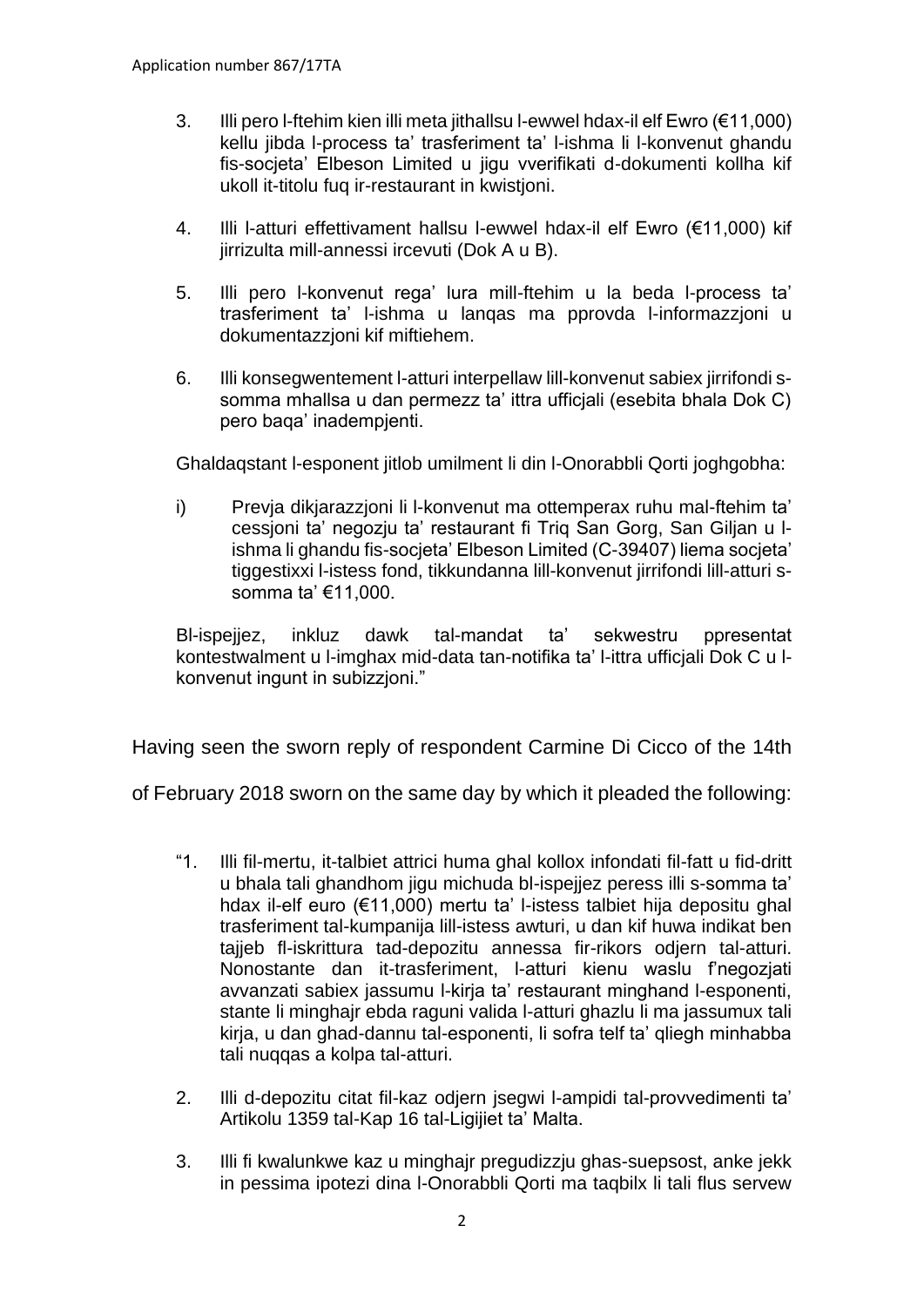ta' depositu sabiex jinkera tali restaurant dan minghajr raguni valida latturi naqsu milli jassumu tali kera, l-atturi odjerni xorta kisru ddisposizzjonijiet ta' *bona fidi* hekk kif elenkati f'Artikolu 993 ta' Kap 16, u dan fid-dawl li l-esponenti dahlu f'diversi spejjez sabiex tali kirja issehh verso l-atturi, u dan meta minhabba l-atturi stess huma rrifjutaw li jikru lil haddiehor li kien lest jhallas il-kirja ghal prezz oghla, u dana kif se jirrizulta ampjament matul it-trattazzjoni tal-kawza, it-talbiet attrici xorta huma infondati fil-fatt u fid-dritt u ghandhom jigu michuda blispejjez.

4. Salvi eccezzjonijiet ulterjuri.

Bl-ispejjez kontra l-atturi li huma minn issa stess ingunti in subizzjoni."

Having seen all the acts of the case;

Having seen the documents produced during the course of the proceedings;

Having seen all the evidence presented by the parties during the course of these proceedings;

Having seen all the records of the case;

Having seen that the case has been adjourned for today for the delivery of judgment;

Now therefore:

### **Points of facts:**

**1.** The plaintiffs entered into negotiations with the respondent by virtue of which the latter was to assign to the former the business consisting of the following: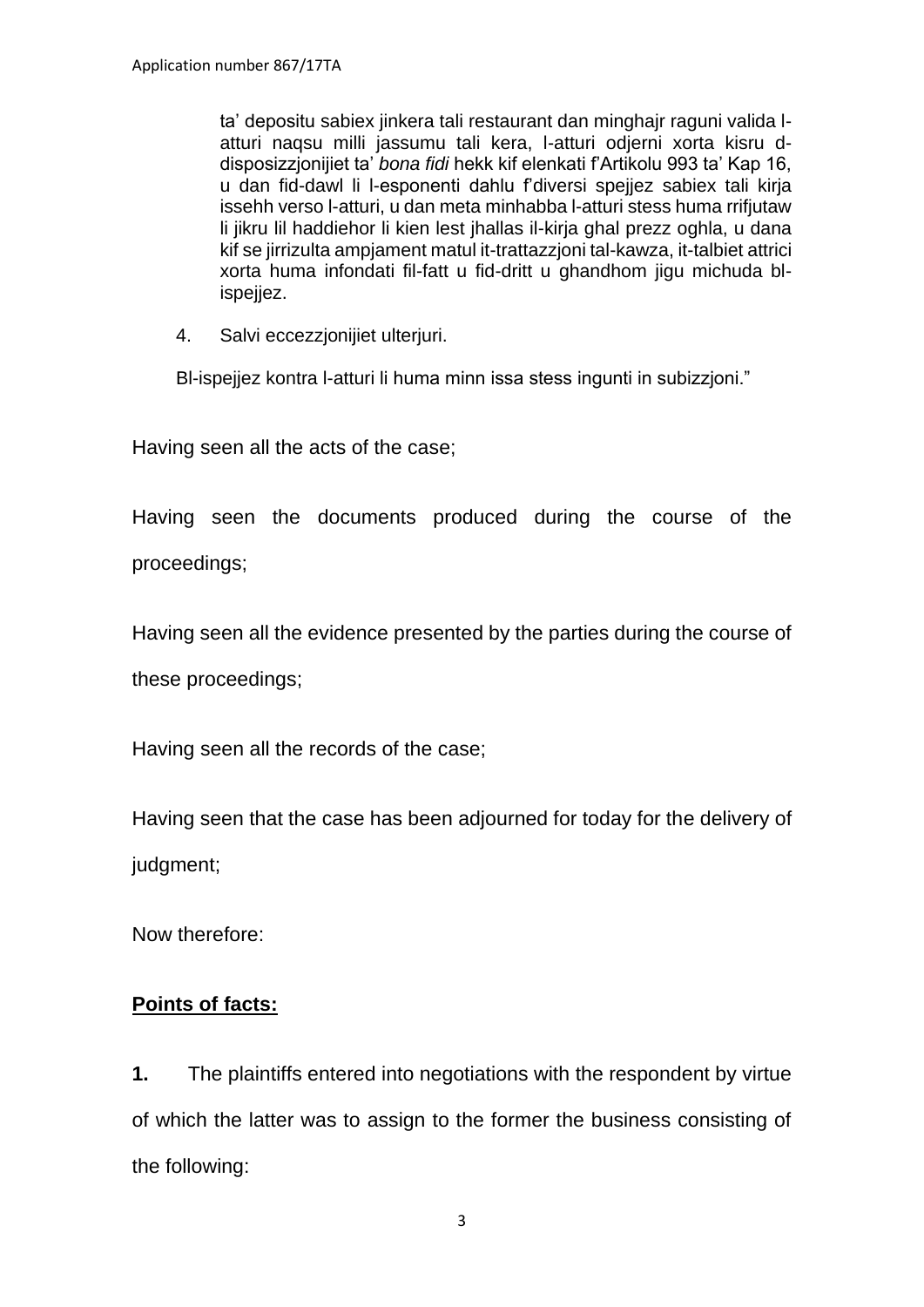(i) the management of a restaurant numbered 37, named "Che Bonta' ", situated in St. George's Road, Saint Julians; and

(ii) the shares of the company called Elbeson Limited (C-39407) held in the respondent's name. Elbeson Limited acquired the said restaurant by title of lease from the company Debono Holdings Limited as per agreement dated 24th July 2013 (a' fol 41).

**2.** In view of such negotiations the plaintiffs paid the respondent the amount of €11,000 out of an agreed amount of €45,000 (see receipts signed by respondent a' fol 4 and 5, testimony of the respondent a' fol 67 second page, affidavit Romaley Perez a' fol 26 last para and affidavit of Monica Diaz a' fol 34).

**3.** The negotiations however stopped short of being concluded as the Plaintiffs decided not to accede to the Respondent's requests to pay the rest of the agreed amount.

**4.** The Plaintiffs instead instituted this action to claim refund from the Respondent the said amount of €11,000.

#### **Points of Law**

**5.** By virtue of this action the Plaintiffs are requesting this Court to condemn the Respondent to refund to the Plaintiffs the sum of €11,000.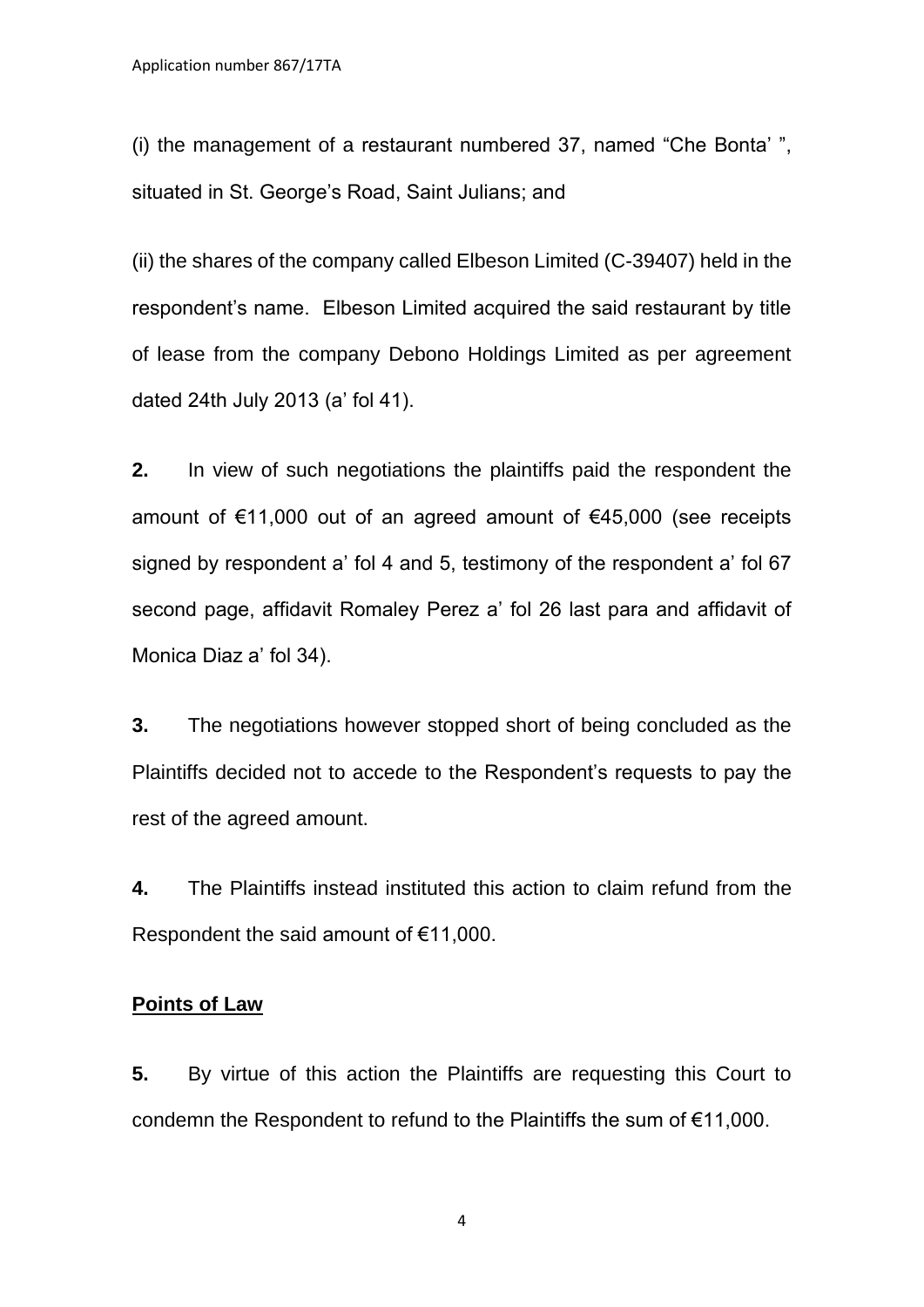Plaintiffs premise that the Respondent reneged on their agreement by having failed to initiate the process of share transfer and to provide the requested information and documentation (see premise 5, page 2 of the sworn application as well as plaintiffs' affidavits a' fol 26 and 33).

**6.** The Court considers that the Plaintiffs, by way of the action of *indebiti solutio*, are claiming to recoup from the respondent, that was paid to him without being so due according to law.

**7.** The action being exercised by the plaintiffs arises from the Civil Code, which grants the payer the right to recover payment where the obligation is subjectively (article 1022) and/or objectively (article 1147) nonexistent.

**8.** Article 1022 entitles the payer of a debt who mistakenly thinks that he should pay, the right to recover that payment (*indebitum ex persona sollventis*). Article 1147 entitles the payer the right to recover the payment made when there is no debt (*indebitum ex re*). On these two distinct rights, it is taught that "*fil-kaz ta' l-indebitu ex persona il-pagament irid ikun sar bi zball, fil-kaz ta' l-indebitu ex re id-debitu li bil-hlas gie estint ma jezistix affattu.*" (**Maria Galea vs Grace Borg**, **Civil Court First Hall, 12th October 2005**).

**9.** The Civil Code also imposes upon who receives that which is not due, the duty to restore it (articles 1021 and 1023): By virtue of article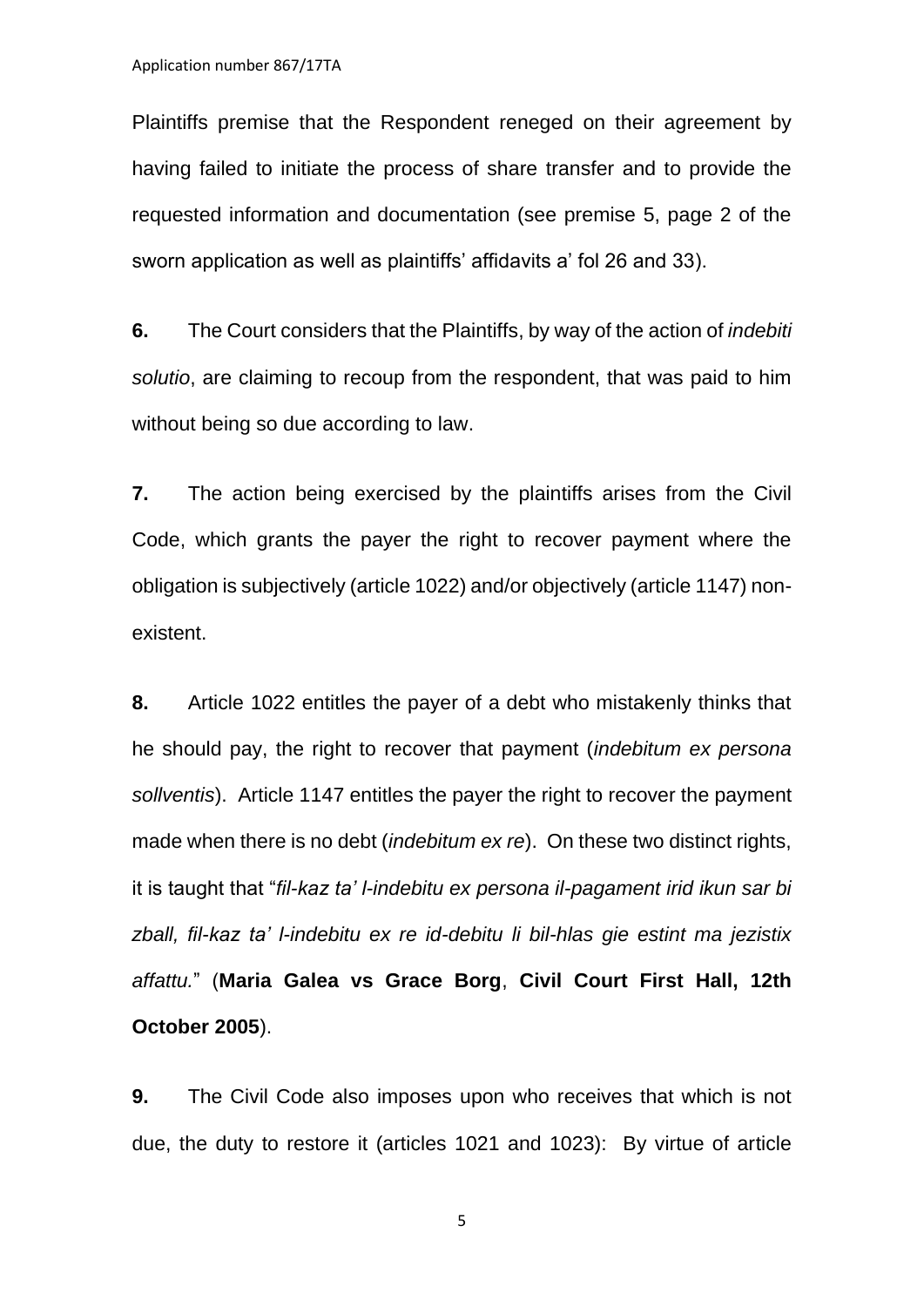1021, *"A person who receives, whether knowingly or by mistake, a thing which is not due to him under any civil or natural obligation, shall be bound to restore it to the person from whom he has unduly received it"*. In terms of article 1023, "*(1) Any person who has unduly received the payment of a sum of money, shall, if he was in bad faith, be bound to restore both the capital and the interest thereon as from the day of the payment. (2) Where, however, he was in good faith, he shall only be bound to restore the capital.*"

**10.** The Plaintiffs' cause of action in the present case is not that the €11,000 payment made in favour of the Respondent was vitiated by a mistake, but that such payment is undue for reasons stated in premise 5 already referred above. The Plaintiffs are therefore seeking to recover such payment by invoking the right granted under article 1147 of the Civil Code.

**11.** On this right, case-law affirms that "*l-indebitu oġġettiv li jitfisser bħala "ex re", jiġifieri fejn il-ħlas ikun sar meta min ħallas ... ma kellu l-ebda raġuni li torbtu jagħmel dan, jew għaliex qatt ma kien hemm ir-rabta li jsir il-ħlas (condictio indebiti sine causa) jew għaliex dik ir-rabta ntemmet qabel laħaq sar il-ħlas (condictio ob causam finitam). Ir-regola tal-liġi dwar irradd lura ta' dak li jkun ingħata bla mistħoqq tibqa' tgħodd minkejja li min irċieva l-ħlas kien jemmen li kellu jedd għalih, għaliex il-mala fidi ta' min ikun irċieva l-ħlas tgħodd biss biex wieħed iqis kemm għandu jrodd lura lil*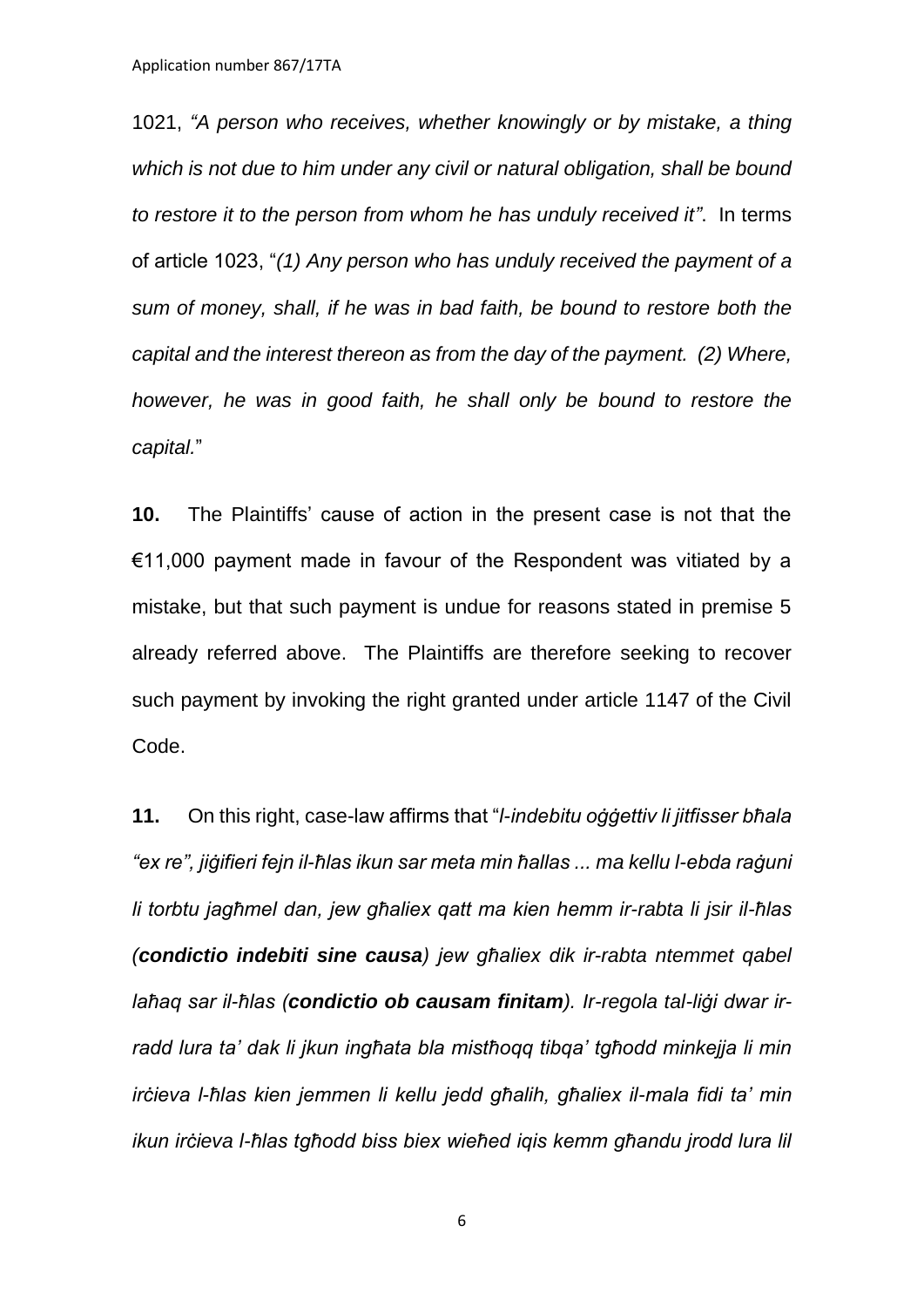*dak li jkun wettaq il-ħlas (P.A. GCD 26.10.2001 fil-kawża fl-ismijiet Accountant General et vs Frances Agius);*

*Illi, għalhekk, tkun mistħoqqa wkoll l-azzjoni għar-radd lura tal-ħlas indebitu fejn jirriżulta li l-ftehim li bis-saħħa tiegħu ikun sar ħlas bħal dak ikun, għal xi raġuni maħsuba fil-liġi, null jew b'mod ieħor vizzjat (Cass. 6.10.1976, nru. 3303 u Kumm. 11.4.1961 fil-kawża fl-ismijiet Grech vs Abela (Kollez. Vol: XLV.iii.782)). Kemm hu hekk jinsab imfisser li "L'azione di ripetizione d'indebito oggettivo, in quanto ha per unica effettiva base l'assoluta inesistenza dell'obbligazione che il solvens ha materialmente adempiuta col pagamento non dovuto, non e` in sostanza che un'azione di nullita` per mancanza di causa, che ha per presupposto la mancanza dell'accipiens del diritto di acquistare il bene o il valore patrimoniale trasmessogli dal solvens, prescinde dal verificarsi del danno ed ha natura autonoma e principale" (Cass. 30.12.1970, nru. 2748). Fuq kollox, azzjoni bħal din hija waħda personali li tista' ssir biss kontra dik il-persuna li mingħandha jintalab ir-radd lura tal-ħlas imwettaq (Caruana Galizia Notes on Civil Law – Of Obligations, paġ. 309)*;

*Illi biex isseħħ l-azzjoni tal-ħlas lura tal-indebitu jeħtieġ li jirriżultaw flimkien tliet elementi jiġifieri: (a) il-ħlas, (b) in-nuqqas tal-kawża għal dak il-ħlas u (ċ) l-iżball ta' min wettaq il-ħlas, u dan għaliex jekk min ħallas kien jaf li ma kienx hemm għalfejn iħallas, wieħed għandu jqis li kellu f'moħħu li jagħmel att ta' liberalita' (P.A. PS 16.12.2002 fil-kawża fl-ismijiet Korporazzjoni*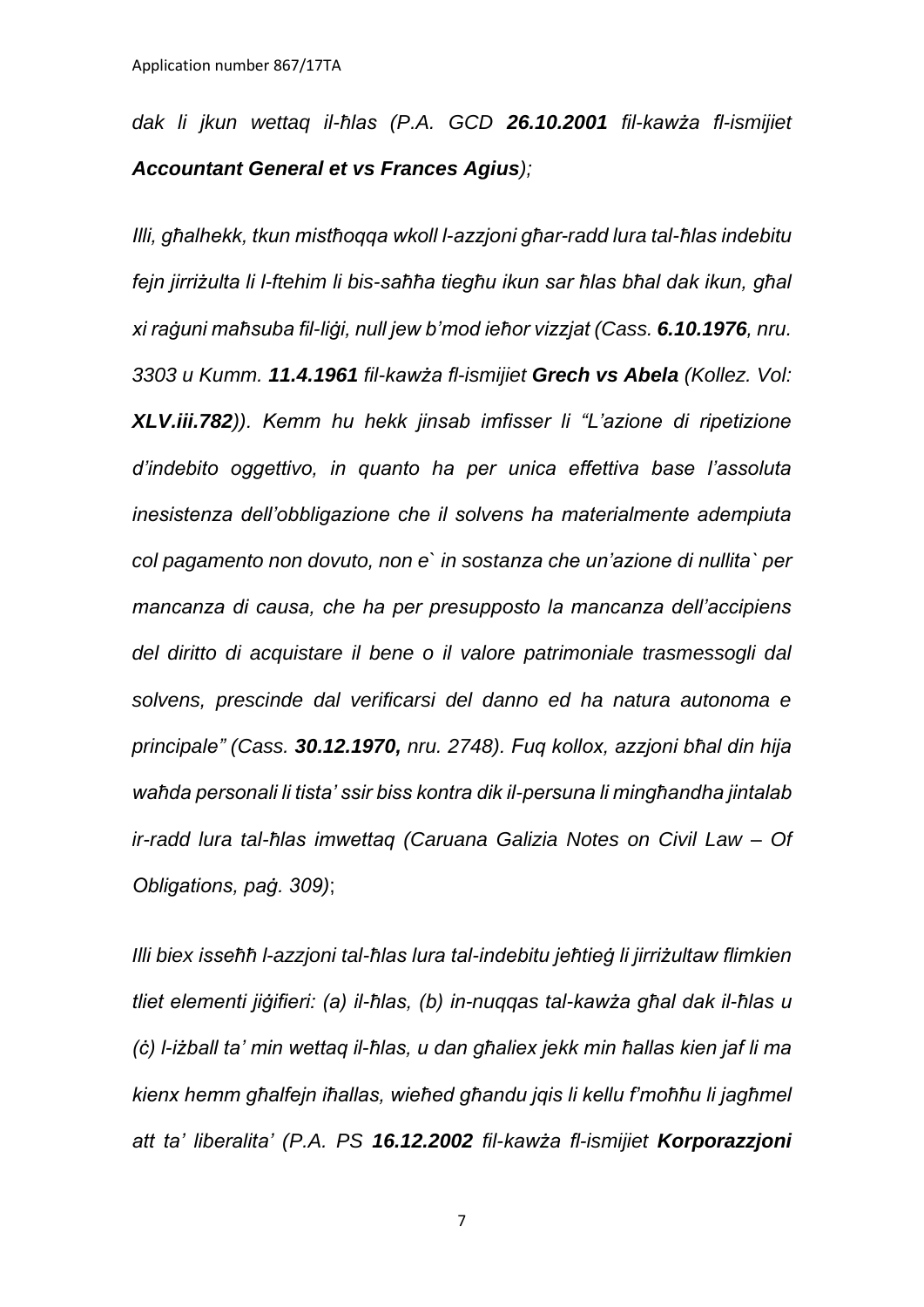*Enemalta vs Renato Sacco). Jekk kemm-il darba jonqos xi wieħed minnhom, l-azzjoni taqa' Ara P.A. 25.5.1954 fil-kawża fl-ismijiet Bianco vs Pellegrini Petit (Kollez. Vol: XXXVIII.ii.483). Iżda fid-dawl ta' dak li jiddisponi l-artikolu 1147 tal-Kodiċi Ċivili, hemm il-fehma li lanqas huwa meħtieġ li s-solvens jipprova l-iżball fejn l-indebitu ikun wieħed oġġettiv P.A. PS 12.10.2005 fil-kawża fl-ismijiet Maria Galea vs Grace Borg (konfermata mill-Qorti tal-Appell fid-29.2.2008). F'dak il-każ, jaqa' fuq ilparti attriċi li tipprova biss il-ħlas u kif ukoll l-ineżistenza tal-kawża li wassalha biex tagħmel dak il-ħlas;* 

*Illi minħabba li l-għan ta' din l-azzjoni huwa wieħed li jintegra l-patrimonju ta' min ikun ħallas bla ma kellu għalfejn, hemm fehma li dik l-azzjoni ma tistax tirnexxi jekk kemm-il darba min jippretendi r-radd lura ta' ħlas minnu magħmul ikun diġa' b'xi mod ieħor tħallas lura (P.A. RCP 2.10.2001 filkawża fl-ismijiet Paolo Bonniċi Ltd. vs il-Kontrollur tad-Dwana);*" (**L-Awtoritá tad-Djar vs Yvonne Attard**, Civil Court First Hall, 22nd May 2008).

#### **Considerations**

**12.** The Court observes is faced with two outrightly conflicting versions of the parties as to the true narrative of events. In these circumstances, the Court has to decide on the balance of probabilities and preponderance of the evidence adduced by both parties as to their respective versions of the story (vide **Decision in the names of "Zammit vs Petroccochino",**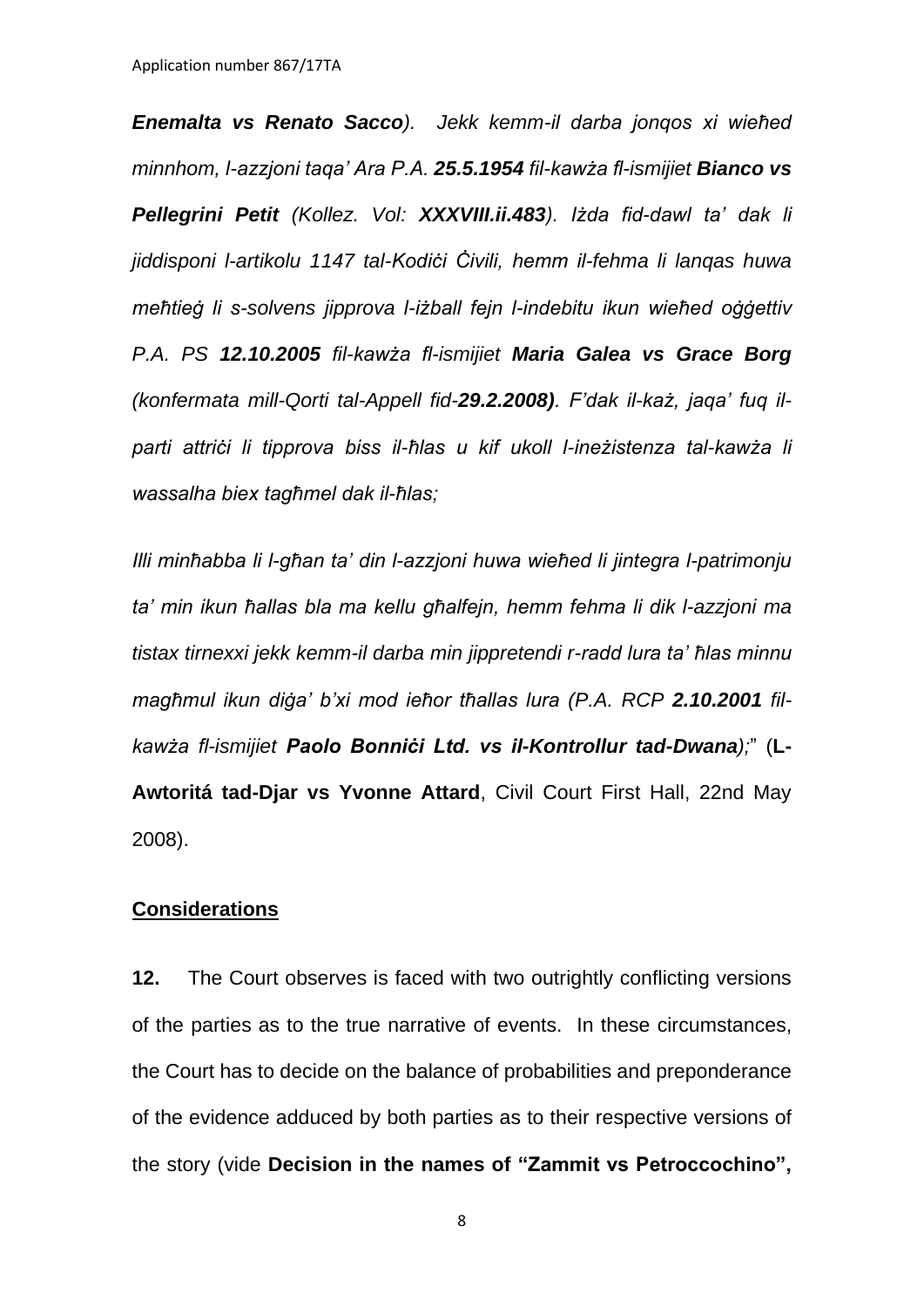Application number 867/17TA

**Commercial Appeal, 25 February 1952**). The Court has therefore to establish which of the two versions is nearer to the truth in order to avoid finding the easier path out of this conflict, by giving in the benefit of the doubt in favour of anyone of the parties. In civil matters, the establishment of truth rests on the fine scale of the balance of probabilities and not on the more rigid principle of in *dubio pro reo* (**vide Decision the names of Enrico Camilleri vs Martin Borg delivered by the Court of Inferior Appeal on the 17th March 2003**).

**13.** The court has no qualms to state, that the version given by the plaintiffs is nearer to the truth than that of the defendant. Their version was buttressed by the sworn affidavit of Valdkom Mitkovski who was present for all the meetings between the parties. No one else was (vide affidavit a' fol 38).

**14.** The Court finds it strange, that the only direct witness to the whole affair was not summoned to be cross examined and stranger still, that Emilio Nieto, who was supposed to have introduced plaintiffs to the defendant and was to partake of the partnership with plaintiffs, mysteriously vanished out of the scene, so much so that plaintiffs had to bear his monetary part of the deal. The Court notes, that defendant informed plaintiffs that he had struck a separate deal with said Emilio Nieto. We don't come to know what this deal was all about save, that in the last minute, this Emilio Nieto, who was mentioned on several counts by both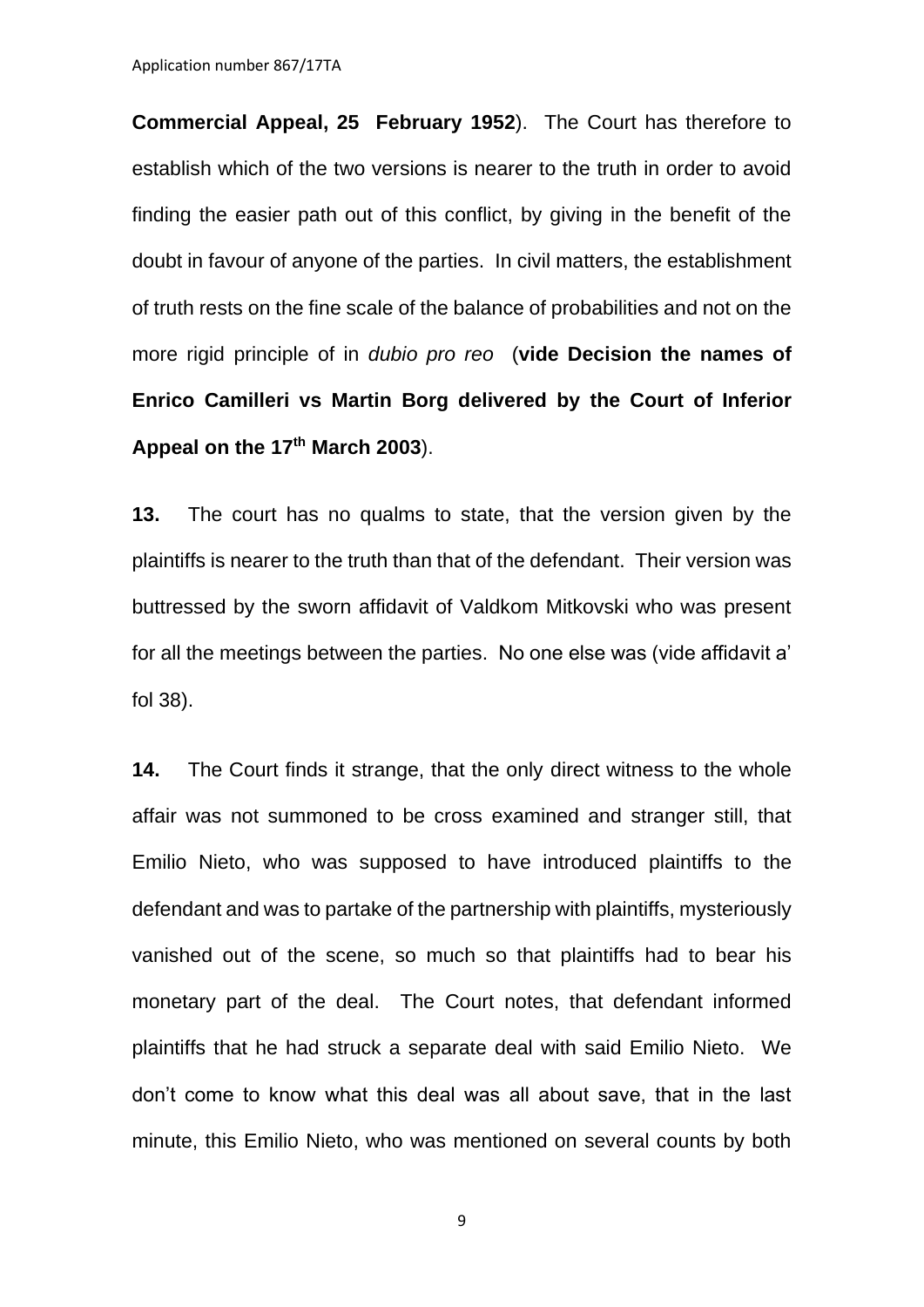parties, informed plaintiffs that he had change of heart in partaking in the deal.

**15.** Along with other circumstances of the case, such as defendant persisting to get paid the whole amount of the consideration, nothwithstanding the rightful request of the defendants to be given beforehand all the relevant information to avoid leaping in the dark, has led the Court to believe that the plaintiffs and not the defendant, are stating the whole truth.

**16.** The first, out of the two constitutive elements, which must exist in order to exercise the action under article 1147 as per case-law above cited, is the proof that the €11,000 payment has in fact been made to the respondent. This emerges unchallanged from the acts of the case (see receipts signed by respondent a' fol 4 and 5, testimony of the respondent a' fol 67 second page, affidavit Romaley Perez a' fol 26 last para and affidavit of Monica Diaz a' fol 34). This first element is therefore satisfied.

**17.** The second constitutive element required by article 1147 is the objective inexistence of the obligation for either one of the three reasons specified in the said judgement **L-Awtoritá tad-Djar vs Yvonne Attard** cited above. These are where the payment was performed without cause *("condictio indebiti sine causa"*) or such cause was subsequently terminated in that it was annulled, or because the suspensive condition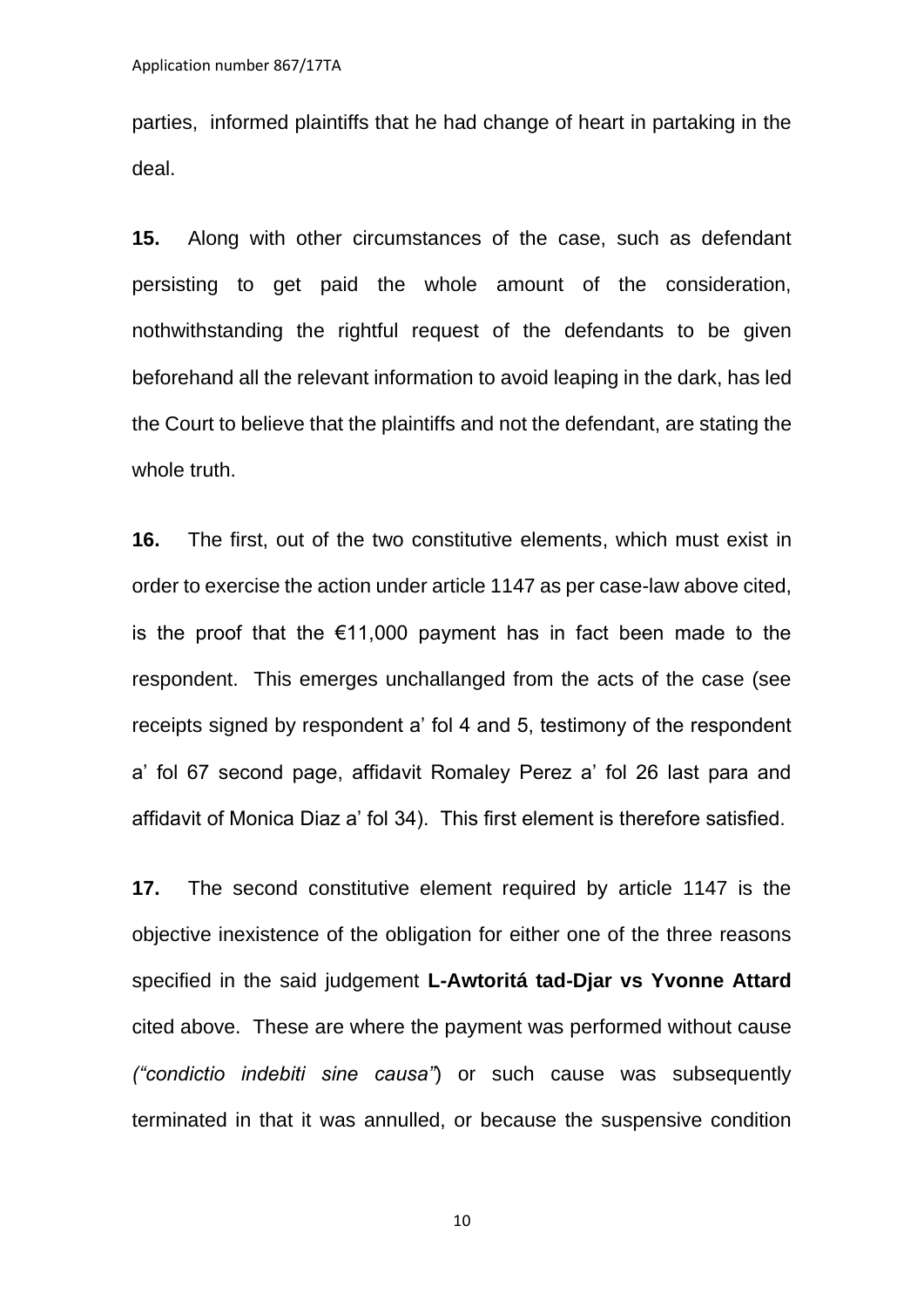under which it was submitted has occurred *("condictio indebiti ab causam finitum"*).

**18.** The Court further points out that the Respondent, qua director of the Lessee company Elbeson Limited, is not entitled to assign the lease of the restaurant in question "*unless such right was agreed upon in the contract*" (article 1614(1), Civil Code). Tough defendant seems to suggest that the landlord, notwithstanding this clause, was ready to accept the assignment, for reasons only known to himself he never summoned Charles Debono whose company owns the the restaurant. However, such right was not agreed upon in the lease contract of the 24th July 2013 (referred above). On the contrary, clause 5.1 of the said contract expressly prohibits the lessee company Elbeson Limited "*from sub-letting, assigning, transferring and/or entering into management with any third party of the Premises, in whole or in part, or assigning the lease thereof to any third party without the prior written consent of the Lessor*", that is, the company Debono Holdings Limited. No such written consent has been presented by the Respondent in the acts of these proceedings. Nor does this Court understand the reason behind the failure of the respondent to produce this agreement to the plaintiffs at the time they were requesting it, in order that they may view it before all the negotiations collapsed.

**19.** Most fundamentally, since such an assignment contemplates the "*sale of a debt, or of a right or of a cause of action*" as per article 1469 of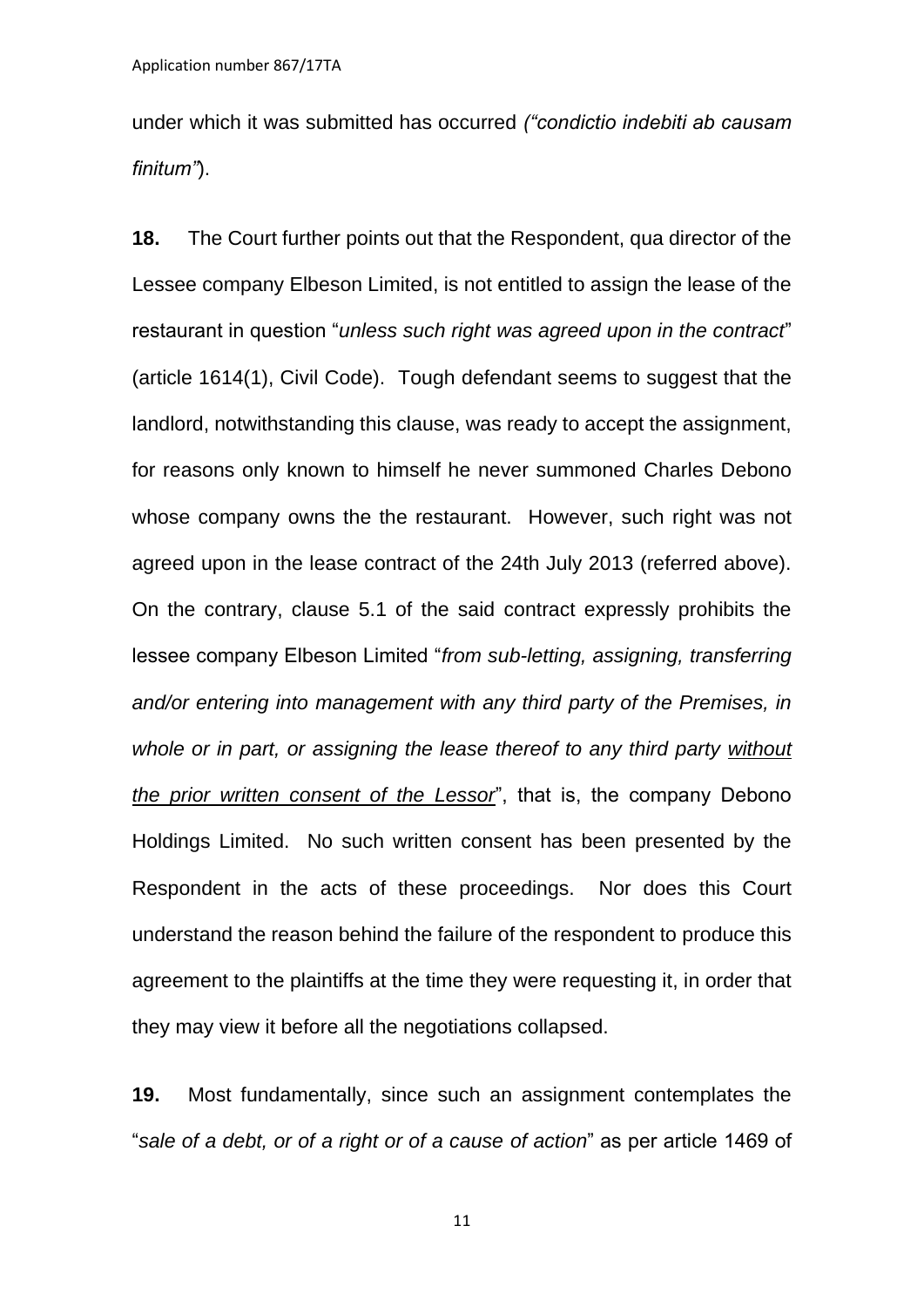the Civil Code, the law requires under pain of nullity, that it is "*made in writing*" as per article 1470 of the said Code. Legally therefore, there was never a true and proper assignment of the lease of the restaurant.

"*Hija ġurisprudenza ormai paċifika li biex ikun hemm ċessjoni ta' dritt, (inkluż anki d-dritt ta' inkwilinat), jeħtieġ li ċ-ċessjoni ssir bil-miktub*" (**Mary Fenech et vs Carmelo Ellul et**, Court of Appeal, 6th June 1990); "[f]*issens strett tal-Kodiċi Ċivili jinstab kontemplat illi gjaladarba c-cessjoni hija bejgh ta' kreditu, ta' jedd jew ta' azzjoni (Artikolu 1469), dak il-Kodici jesigi "ad validitatem" li c-cessjoni ssir bil-miktub (Artikolu 1470), oltre li jrid ukoll ikun hemm korrispettiv li hu rekwizit essenzjali ta' kull xorta ta' bejgh u ta' assenjazzjoni. Dan jghodd ukoll ghac-cessjoni ta' kirja billi, kif deciz, "la cessione d' affitto soggiace alle regole relative alla cessione dei diritti in generali e quindi dev' essere fatta in iscritto" (Kollez. Vol. XVI P II p 140)***" (Rita Pirotta vs Simone Carbonaro, Court of Appeal, 17th November 2004**).

**20.** The same applies to the assignment of the shares of the company Elbeson Limited held in the respondent's name. Indeed, such transfer should have *ad validitatem* been drawn up in written form as per article 43(2) of Chapter 364 and article 118(2) of Chapter 386 which provides that "*It shall not be lawful for a company to register a transfer of shares in or debentures of the company unless a proper instrument of transfer or an authentic copy thereof has been delivered to the company*". A private writing would have been sufficient in terms of the law (vide **Decision of the**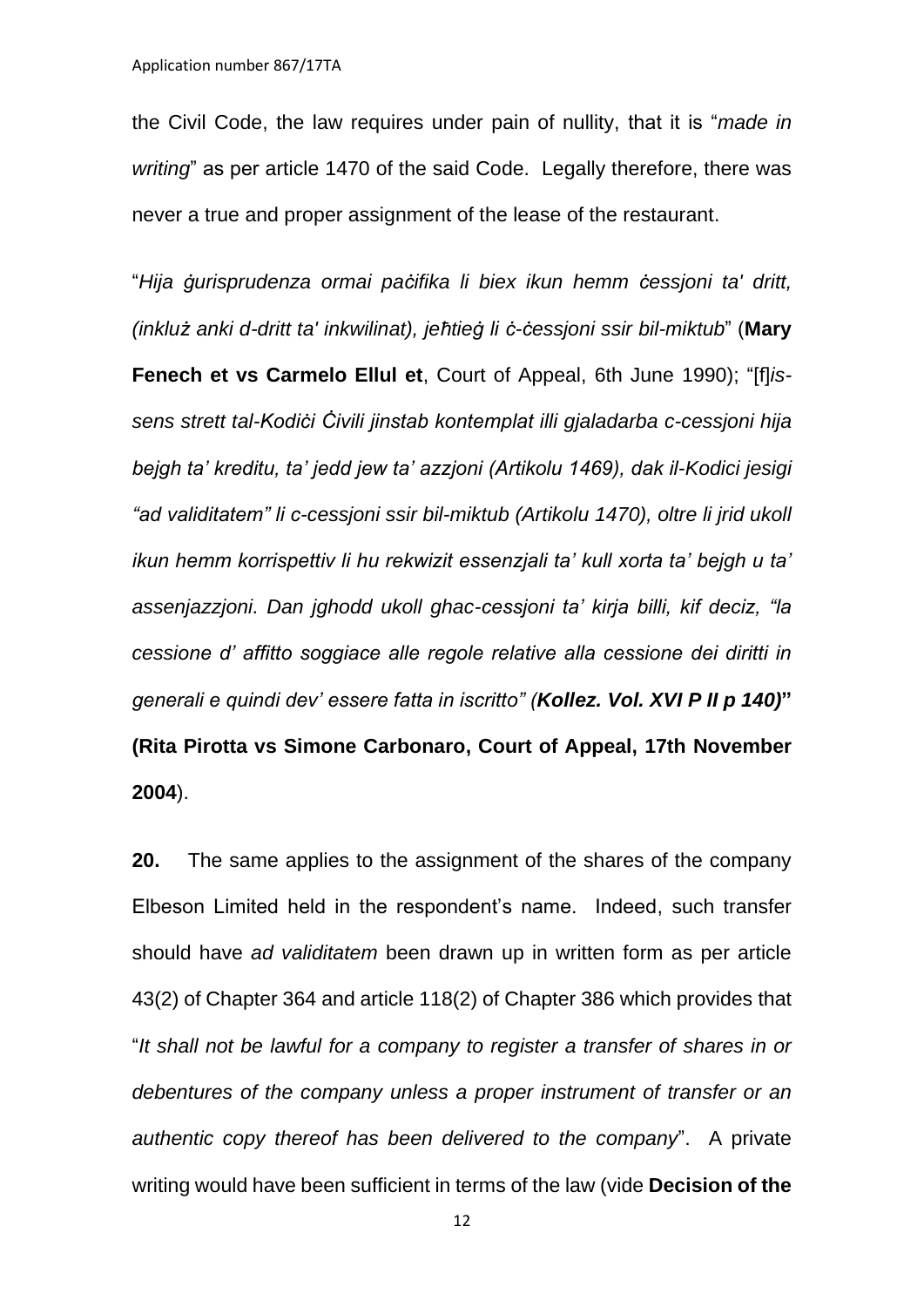Application number 867/17TA

**Court of Appeal in the names of Peter Cassar Torregiani pro et -vs-Onor Domenic Mintoff of the 14th October 2004**). Furthermore, the said article 43(2) specifically lays down that an instrument is required under pain of nullity and *quod nullum est nullum producit effectum.* 

**21.** Since the arrangement entered into between the Plaintiffs and the Respondent never materialised in written form as is legally required for their agreement to come into force, such negotiations never gave rise to a binding agreement that is legally enforceable. There is therefore a total objective inexistance of the obligation in terms of article 1147(1) of the Civil Code.

**22.** Consequently, the Respondent has no right to keep the €11,000 so unduly paid to him by the Plaintiffs. On the contrary, he is legally bound to restore such amount as per articles 1021 and 1023 (2) of the Civil Code. The Respondent is, however, not bound to restore the interest in terms of sub-article (1) of the said article 1023 since this is not being requested by the plaintiffs. Therefore no interest is due from date of payment save as provided hereinunder.

#### **Decision**

Now therefore, in view of the above reasons and considerations, the Court hereby: